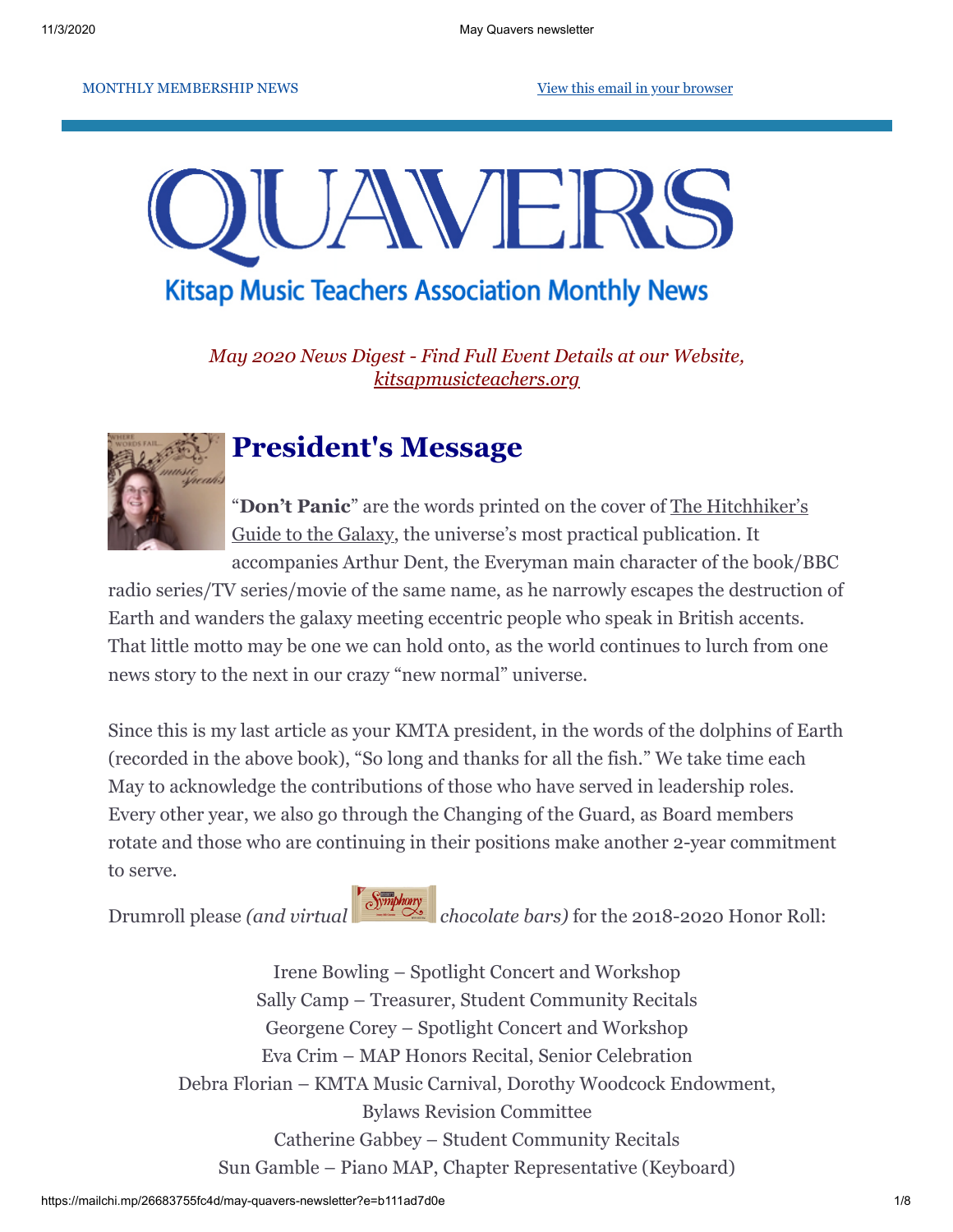#### 11/3/2020 May Quavers newsletter

Mary Grant – Registrar, Performance Competitions Megan Hennings – Secretary, Historian Dianne Johnston – WSMTA Music Literacy Program, Bylaws Revision Committee Christine Kastanopolous – Vice President Melanie Kurtzbein – Internal Communications, Strings MAP, Chapter Representative (Non-Keyboard), Vocal and Instrumental Performance Competitions Julie Mandery – Kitsap Young Musicians Festival Laura Meredith – Vice President/President-Elect, Internal Communications, Community Concert Joann Richardson – Certification, Membership Anita Rose – Sunshine, Music Link Krista Seely – Kitsap Young Musicians Festival, Bylaws Revision Committee Melanie Stroud – KMTA Music Carnival, Vocal MAP, Community Concert, Vocal and Instrumental Performance Competitions

In the past week, I have especially appreciated all the teachers and volunteers who usually run the MLP events at the Music Carnival. It has been so much work to administer tests, grade them, and label ribbons on my own for all my students! A real demonstration that "many hands make light work!"

I am grateful now to turn over the Presidential reins to the capable hands of Laura Meredith. I know you will all continue to provide your expertise and support to Laura as she charts an uncertain course into Fall 2020. Laura: *Don't Panic!* (We've got your back!) And for all of us, from another apocalyptic movie sign-off: "We'll meet again, don't know where, don't know when // But I know we'll meet again some sunny day...."

#### **Jane Melin**

President, Kitsap Music Teachers Association

## **From the VP: Meeting News**



Thank you, Jane! I appreciate the \*Large friendly letters\*



What's more, I am so appreciative (as I'm sure all of us are) of your excellent leadership during these past two years, especially the bumpy

road we've all been traveling the past couple of months! I am glad that you're not completely off the hook, and will continue to serve on our Board of Directors. I couldn't do it without you!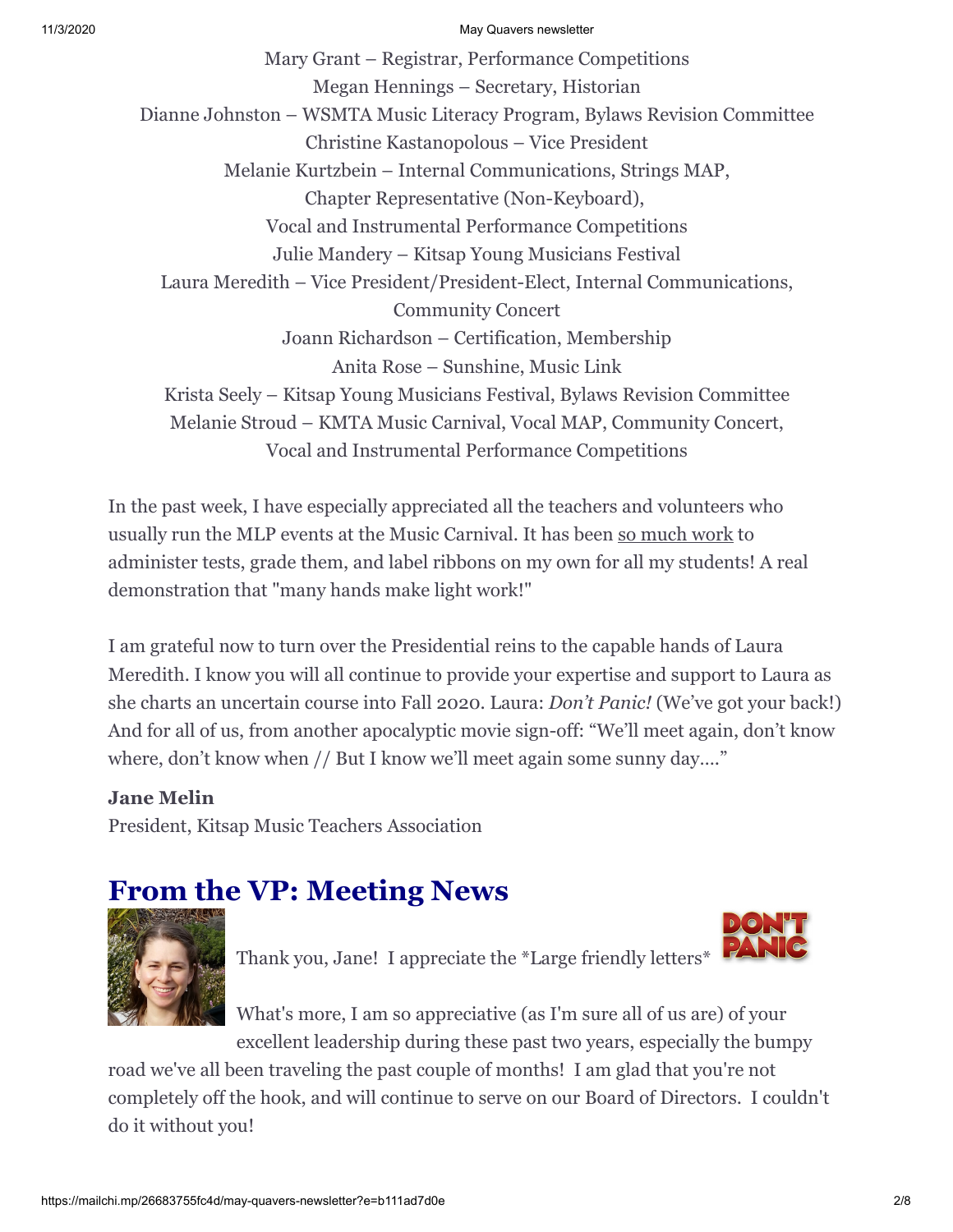#### 11/3/2020 May Quavers newsletter

Next Friday we will have another zoom membership meeting at 10 a.m. This is a very important meeting to attend, as we will be voting for our leadership, and need to have a sufficient quorum in attendance.

We will also be doing our "year in review", as we traditionally do at our May meeting. Between it being a virtual meeting, and many of our events either canceled or changed in format, we are sure to have our most unique year's review yet! And as always, we value your feedback, even if you were not able to attend many events.

Be on the lookout for a Zoom invite next week, and I will see you Friday!

#### **Laura Meredith**

Vice-President, Kitsap Music Teachers Association

## **URGENT APPEAL: YOUR VOTE IS NEEDED on Bylaws revision**

**At publication time only (24) votes have been registered on the matter of revising the KMTA Bylaws. Please search for the email that you would have received on April 14 with "Bylaws Vote" in the subject line. Check your Spam folder if you don't find it in your Inbox, or look in your Trash if you have purged emails since then. Open it, read through, and register your vote in the blue highlighted box at the bottom. We cannot move forward until** *two thirds* **of our members have voted!**

The 2012 version of the Constitution and Bylaws is posted on our website, [here](http://www.kitsapmusicteachers.org/wp-content/uploads/2018/10/KMTA-Constitution-and-By-Laws-9-12.pdf). The revised Bylaws are [here](https://kitsapmusicteachers.us14.list-manage.com/track/click?u=a9d885fc36d841987e3cbcd66&id=7768284984&e=121860dfb0). The revision work was begun in 2018 to eliminate redundant clauses that duplicated or conflicted with WSMTA and MTNA bylaws, which have both been revised since 2012 and which are the "umbrella" documents for KMTA. The result is a simplified 2-page (instead of 5-page) document that keeps us in compliance with our parent organizations.

If you have been reluctant to vote because you need to know more about the changes, PLEASE contact a Board member or someone on the Bylaws Committee (Debra Florian, Dianne Johnston, Krista Seely) to have your questions or concerns answered.

If we are unable to complete this important vote by email alone, we will have to resort to more expensive and time-consuming methods like mailing postcards. **Please, vote today!**

## **Leadership Announcements for 2020-22**

The May membership meeting is when we vote on new Board officers. Most of the committee chairs and Board officers have agreed to continue in their roles for the upcoming biennium. The main change to our leadership roster every two years is the Vice President/President-Elect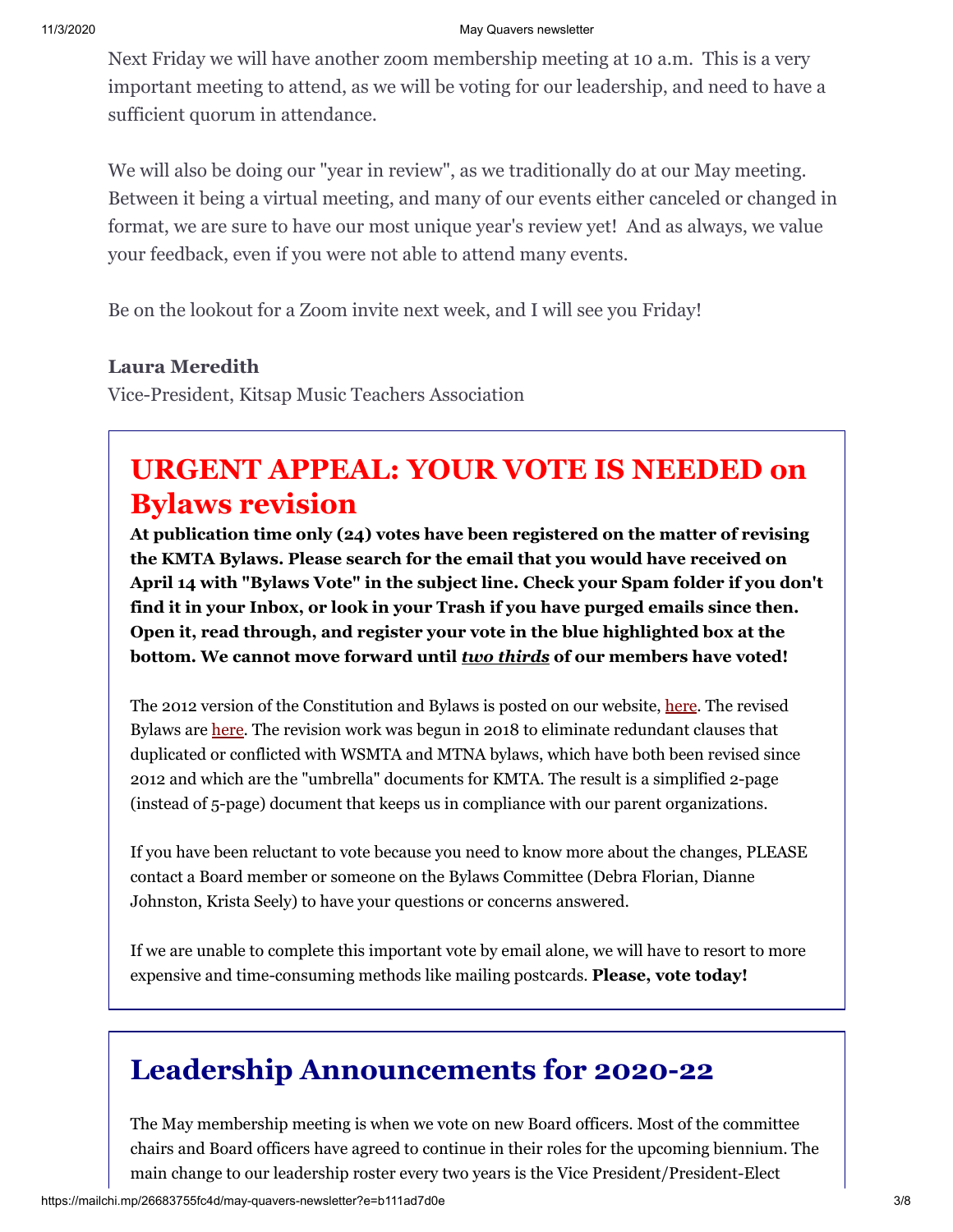position. Once that position is filled, that person continues into the subsequent offices of President and Immediate Past President with no additional votes.

Our Nominating Committee has been working since January to recruit a new Vice President/President-Elect. Several candidates have been approached, but all have declined. This is mainly due to the *ideal* (but not mandatory!) six-year leadership commitment upon agreeing to become President-Elect.

On the invitation of the Nominating Committee and with agreement by the Board, Jane Melin has agreed to serve as Interim Vice President while Diane Layton will continue as Immediate Past President. *Neither Jane nor Diane wishes to remain in these roles any longer than necessary,* especially Diane who has completed her 6-year stint. The members will vote on this change at the May 8 meeting. The Nominating Committee will continue working to put forward a new President-Elect as soon as possible in the 2020-21 year to come.

## **Senior Celebration quickly approaching (May 16!)**

All seniors are invited to submit a short biography and photo for our "KMTA Class of 2020" program. We would also love to include recorded videos of our seniors in lieu of a live performance. To ensure we have time to compile all the information and create programs, **please submit your short biography, photo and recorded video(s)** between now and May 10, 2020. These can all be submitted via our **Online** [Submission Form. We will also be recognizing the winners of our Outstanding Scholar Aw](https://docs.google.com/forms/d/e/1FAIpQLSfM8HZ5PtdTzD6CT6McvD45Zt1-Fbqw5v98CTS_N5Pj58Njqw/viewform?usp=sf_link)ards. Teachers please be sure to submit your **OSA applications** to Dianne Johnston by May 10.

#### **Guidelines for submissions:**

The submission form will ask for the student's name, teacher's name, a photo, a short biography, and YouTube links for up to two videos per senior.

Please keep biography to approximately 50-100 words, (e.g. high school, music teacher, years of study, post high school plans, hobbies/interests).

Record your video selection as many times as you like, and submit your preferred one. Upload your video to YouTube, name the video: "[Senior's name], Class of 2020," and set its visibility to "Unlisted" (please do not choose "Public" or "Private"). YouTube will create a link for you to copy and paste into the Online Submission Form.

Only people with your unique link will have access to view your video. Use this Online [Submission Form to submit your links and information. The registrar will confirm suc](https://kitsapmusicteachers.us14.list-manage.com/track/click?u=a9d885fc36d841987e3cbcd66&id=a47bfd0e22&e=d2bd5865e5)cessful receipt of your information within 3 days of submittal.

Finally, let's dress-up for the occasion and celebrate in style!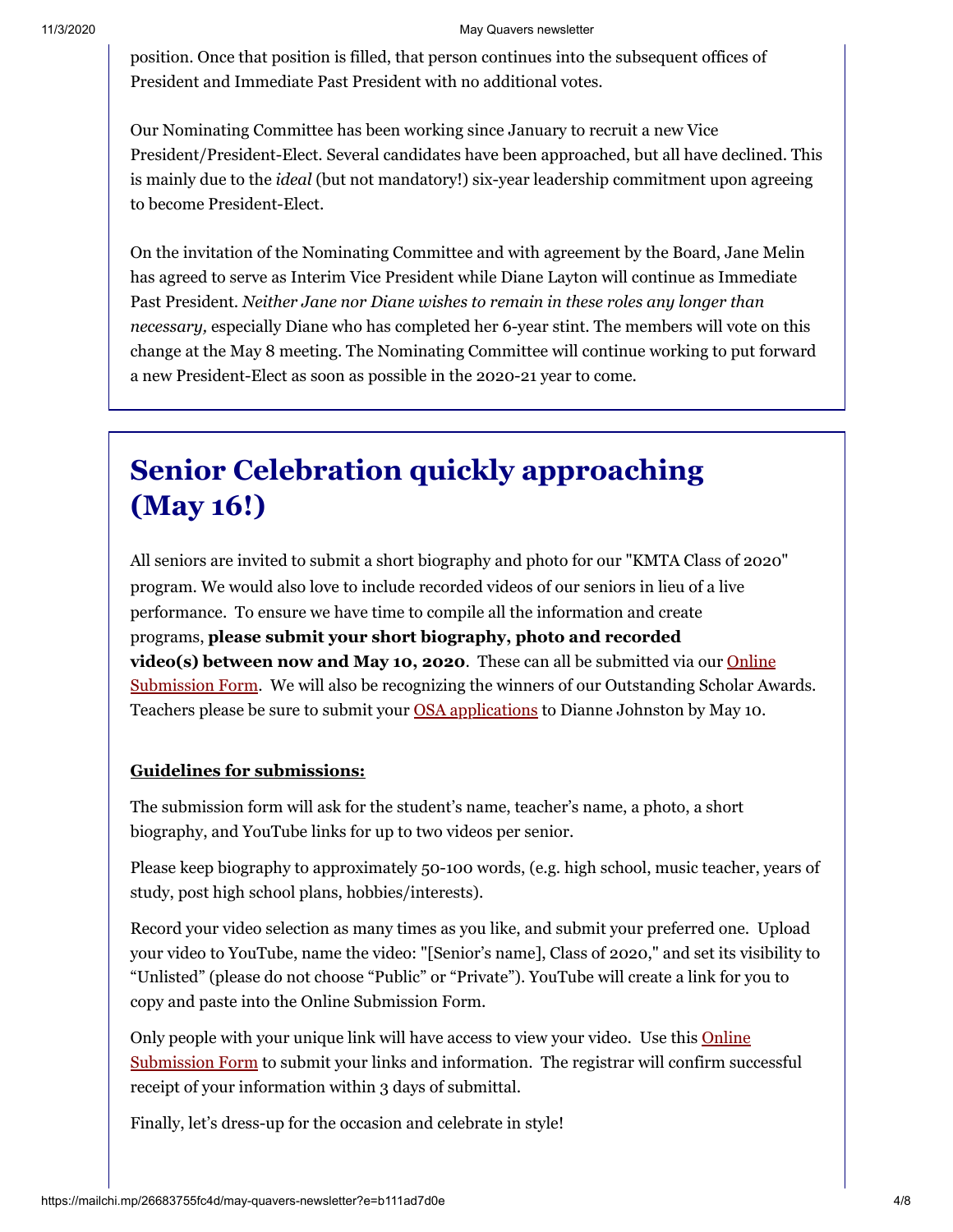Sincerely,

Eva Crim and Dianne Johnston (with much help from Mary Grant and Melanie Kurtzbein)

### **Music Literacy Program Reminders**

Happy May Everyone! I hope you are all working through your MLP exams with your students. Many of you may be finding that some students are not performing up to the perfect expectations we usually see at the Music Carnival. I would encourage you to give grace to your students and yourself. These are extraordinary times and a measure of grace is warranted I believe. I found one of my level one students just couldn't remember how to clap and count a rhythm. So I changed the level on the form to read Level A and used it as a teaching opportunity. Remember, we want to do what's in the best interest of our students.

The testing completion date is set for May 15. At that time all materials need to be returned to me. You can mail them to me, Diane Layton, at 8295 Saddle Trail NW in Bremerton, WA 98311, or feel free to drive by. Materials can be left safely on my front porch. Please let me know via text ( 360-633-5082 ) or email (mrsboxl1@yahoo.com) if you plan on dropping them off so I can keep an eye out for them. If completing testing by May 15 is going to be a difficulty for you, please give me a heads up. As I said before, grace is featured prominently in this years MLP exams.

Good luck to you and your students as you complete your exams! Diane Layton



You should already have received emails from MTNA, inviting you to watch the FREE seminar videos by pro teachers who would have presented sessions at the National Conference in Chicago. MTNA is offering hours of valuable professional development content absolutely free, and you DON'T need to be an MTNA member to watch!

[Start here](https://www.mtna.org/Virtual/Conference_Home/Virtual/Home.aspx?hkey=b6bde0ac-e634-409b-aca7-aa4f6f9f0480) to see all the amazing subject areas to explore! Once you have found a favorite video or two, please SHARE them (or the whole conference page!) with friends who are not members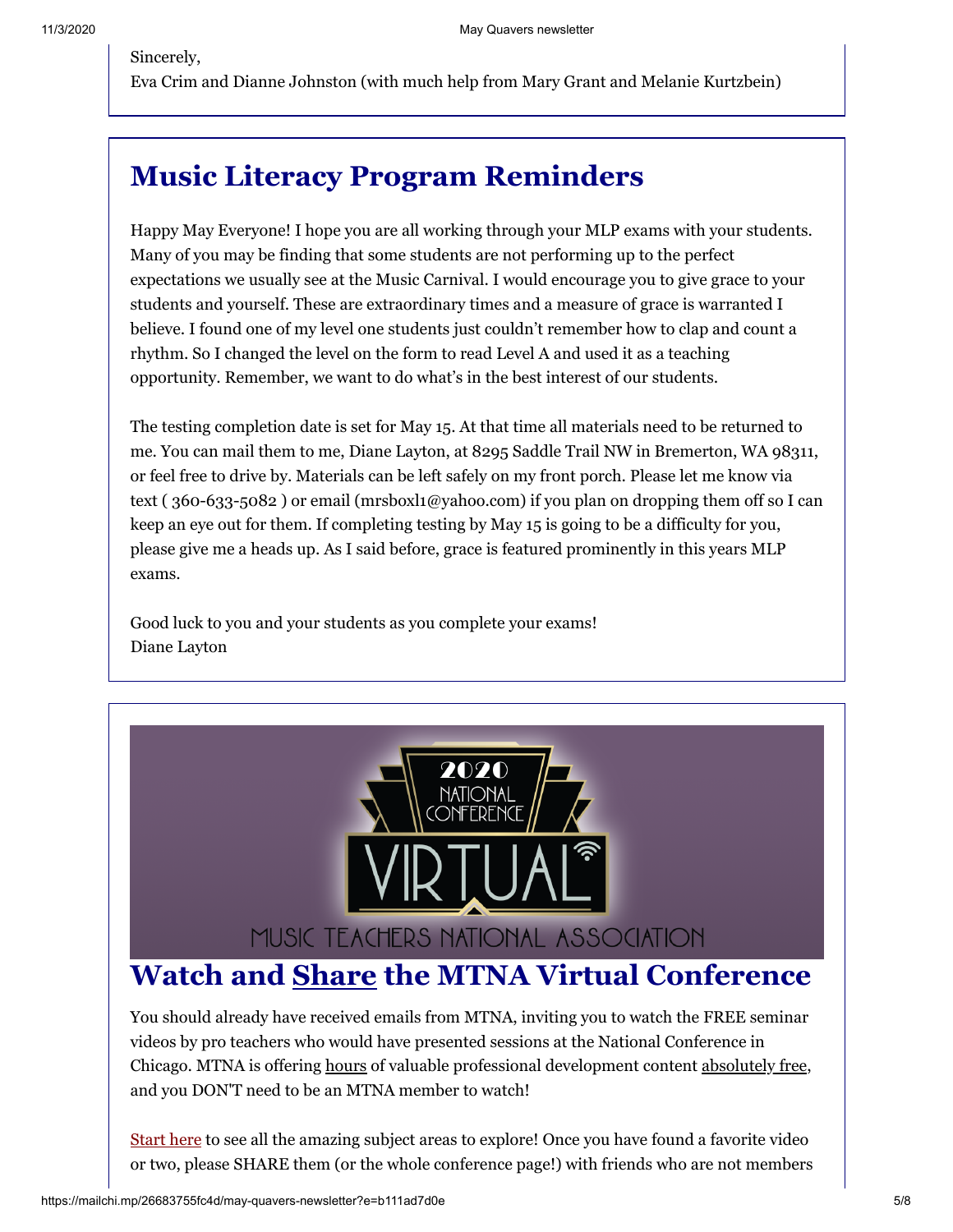of MTNA. This is a great recruitment tool to show the value of MTNA membership. Happy watching!

# **In Memoriam: Mary Reynolds, Past KMTA President**

One of our long term members, Mary Elizabeth Reynolds, passed away a few weeks ago. She had been inactive due to health issues the past few years so some of our newer members may not have had the opportunity to meet her. I was lucky to have gotten to know Mary back in the mid 90's when I first joined KMTA. She was very active at the time and had a very warm and nurturing personality.

She had built and maintained a beautiful teaching studio in North Kitsap. It contained two grand pianos, harpsichord, music library, kitchenette, and large meeting room; all in a beautiful park-like setting. She was very generous with her studio and time as she hosted many membership meetings as well as Adjudications each year.

She was President of KMTA the year that the DWE Endowment was received by our Chapter. She immediately went to work setting up the Edward Jones account and forming the two committees that oversaw the handling and spending of those funds. As a result of her strong, decisive leadership our chapter earned approximately \$11,000 in the first two years! This was remarkable considering this was during the recession of 2008-2009.

What I loved most about Mary was her enthusiasm about music! She absolutely loved learning new repertoire and studied regularly throughout her later years. She was a wonderful model for me as a young, inexperienced teacher. She also opened her studio to a few of my students who needed two pianos for concerto rehearsals; graciously receiving us and many times offered performance tips and encouragement.

I will always fondly remember Mary; I am thankful that I had the opportunity to know her. She was a very beautiful person and I am quite sure that her spirit of enthusiasm lives on through the lives of her students and those lucky enough to have known her.

Sally Camp

# **Good Ideas for Online Recitals**

I know most of us are considering holding Online Recitals this year. Wondering how to do it? [Check out this site](https://www.facebook.com/saracampbellbizcoach/videos/635254017205221/?v=635254017205221). (Warning: you may feel gobsmacked at how clever and tech savvy these young women are - one looks like she still should be in high school.) Nevertheless, they have some terrific ideas that we can all use! Please note that this is a Facebook video.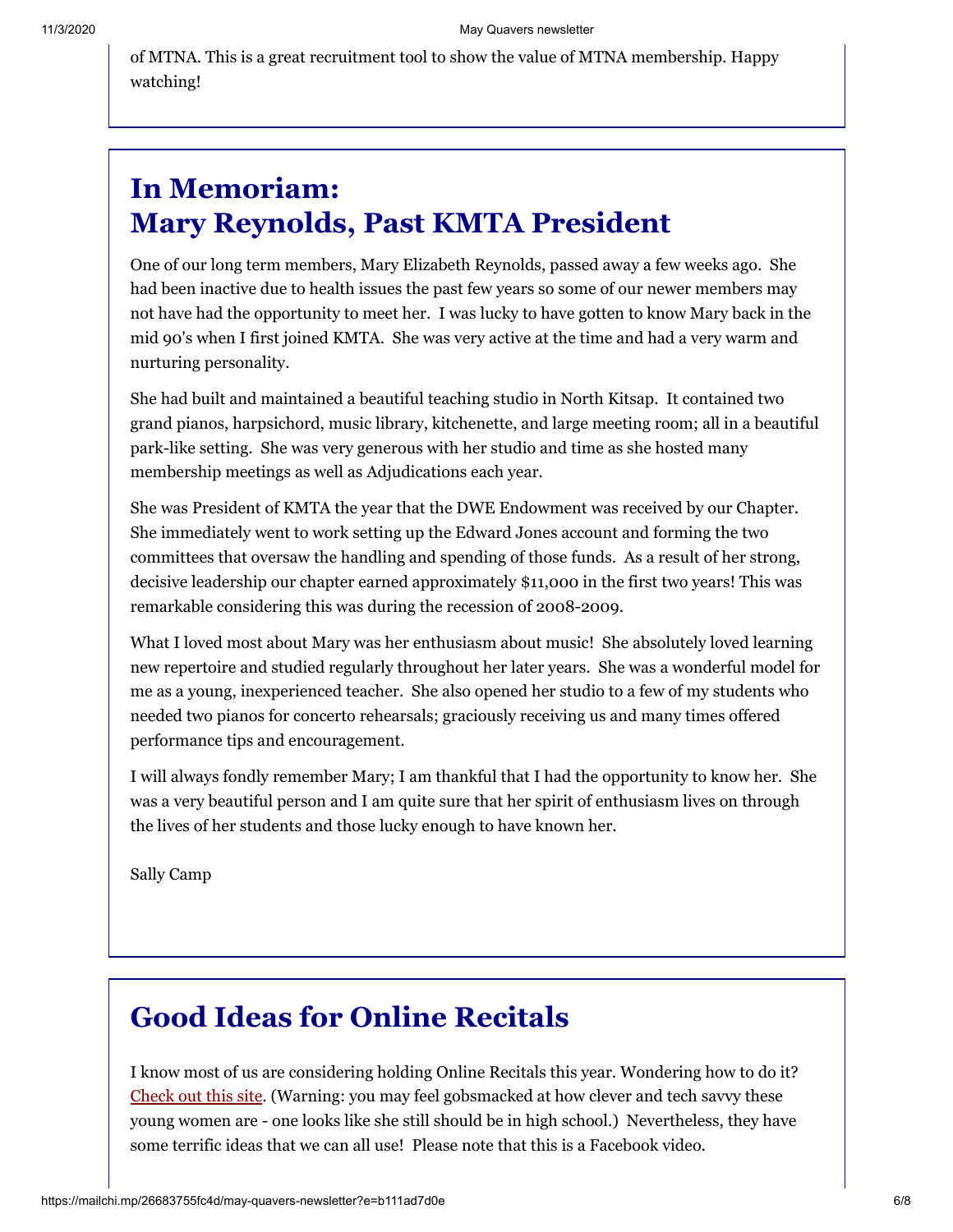### Warmly, Anita Rose

### **Thank You Friends**

Dear fellow KMTA colleagues,

I have been recently reflecting on what teaching piano in our community has meant to me. I suppose the threat of not being able to teach, brought on by possible illness or even death from Covid-19, has set my mind working in a more serious vein. I converted my teaching entirely to on-line platforms, Skype or Zoom, on March 16. I know many of you have done the same and am sure you have also experienced drastic change in your work. I have taught over the internet to Navy families for several years, but always in very small proportions. To teach several hours a day, five days a week over the internet, has been quite a challenge. I don't really like it. I miss the physical contact with my students and their parents. I miss hearing clearly and being able to demonstrate in person. I miss the jokes and periodic little outbursts of my kiddos. I just plain miss them!

That said, I am so thankful that we have the option of continuing our work through the internet. I am thankful that most of my students still want to take lessons and give this new communication method a shot. I am also SO thankful for the Kitsap Music Teachers and WSMTA to always be there for us, through thick and thin. We cannot predict how the future will truly play out, but we do know how important music and the arts are to the well-being of our families and community. I will continue to fight for music education by your side. Thank you friends, for your dedication and service to our community. Never give up!

Irene Bowling

### **MTNA Extends Annual Dues Renewal Date**

This is a reminder that MTNA has extended the dues renewal date for the 2020-2021 year from July 1 to September 1. WSMTA and KMTA will follow suit. After September 1, the KMTA Board will follow any other revised MTNA/WSMTA renewal deadline dates for participating in various events. More details will be communicated in the fall.

If you are able, please do try to renew your membership by July 1st. KMTA and our parent organizations need incoming dues to make budgeting decisions for the year ahead.

### **Do you have info to distribute to KMTA?**